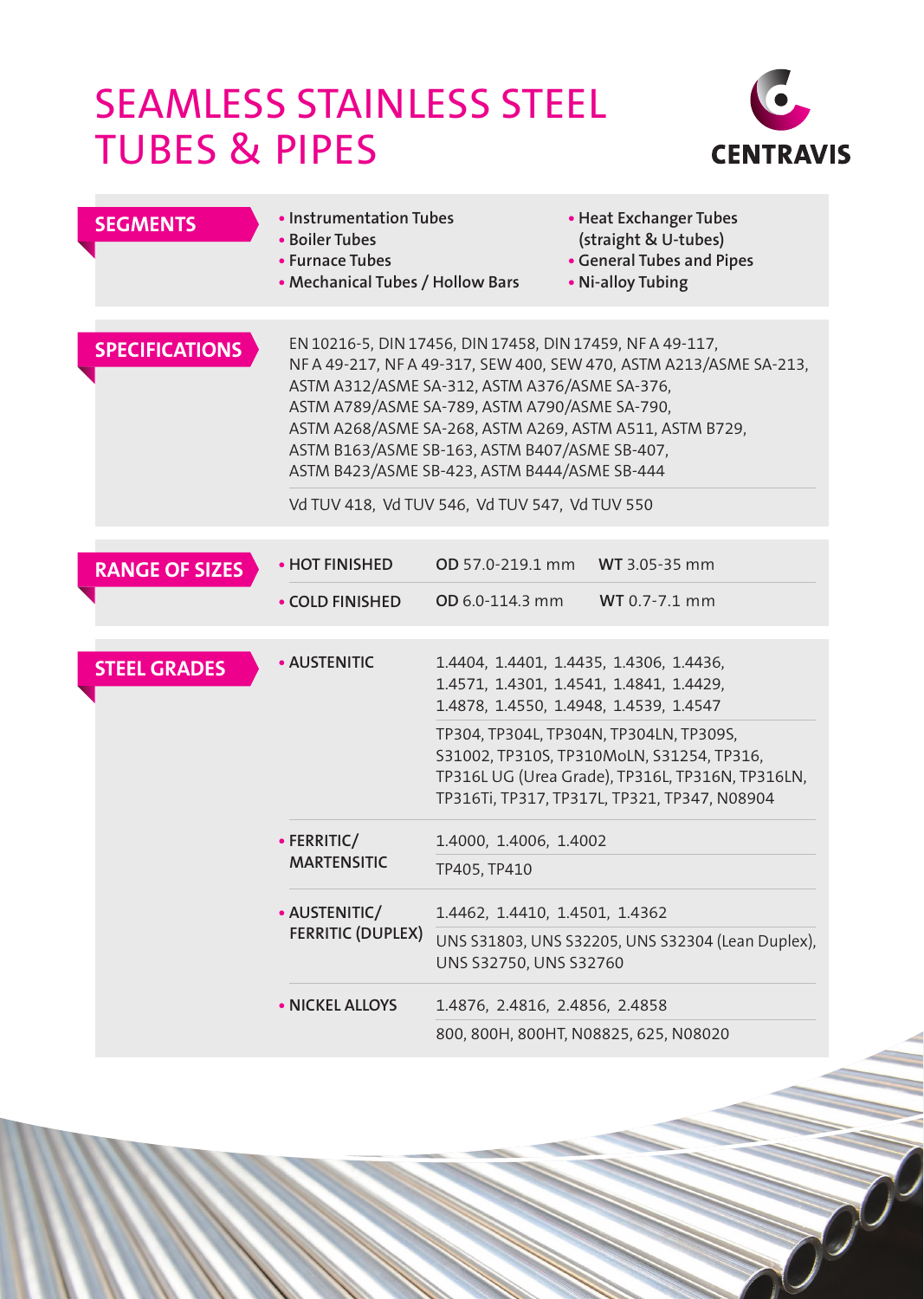## Range of sizes



| Outside         |     |     |         |     |       |         |         |       |       |     |     |         |     |         |     |     |     |     |     |     |
|-----------------|-----|-----|---------|-----|-------|---------|---------|-------|-------|-----|-----|---------|-----|---------|-----|-----|-----|-----|-----|-----|
| diameter,<br>mm | 0.7 | 0.9 | $1.0\,$ | 1.2 | $1.5$ | $1.6\,$ | $1.8\,$ | $2.0$ | $2.1$ | 2.3 | 2.5 | $2.6\,$ | 2.9 | $3.0\,$ | 3.2 | 3.6 | 3.7 | 4.0 | 4.5 | 4.7 |
|                 |     |     |         |     |       |         |         |       |       |     |     |         |     |         |     |     |     |     |     |     |
| $6.0$<br>6.35   |     |     |         |     |       |         |         |       |       |     |     |         |     |         |     |     |     |     |     |     |
| 8.0             |     |     |         |     |       |         |         |       |       |     |     |         |     |         |     |     |     |     |     |     |
| 9.0             |     |     |         |     |       |         |         |       |       |     |     |         |     |         |     |     |     |     |     |     |
| $10.0\,$        |     |     |         |     |       |         |         |       |       |     |     |         |     |         |     |     |     |     |     |     |
| 10.2            |     |     |         |     |       |         |         |       |       |     |     |         |     |         |     |     |     |     |     |     |
| 11.0            |     |     |         |     |       |         |         |       |       |     |     |         |     |         |     |     |     |     |     |     |
| 12.0            |     |     |         |     |       |         |         |       |       |     |     |         |     |         |     |     |     |     |     |     |
| 12.7            |     |     |         |     |       |         |         |       |       |     |     |         |     |         |     |     |     |     |     |     |
| 13.0            |     |     |         |     |       |         |         |       |       |     |     |         |     |         |     |     |     |     |     |     |
| 13.5            |     |     |         |     |       |         |         |       |       |     |     |         |     |         |     |     |     |     |     |     |
| 14.0            |     |     |         |     |       |         |         |       |       |     |     |         |     |         |     |     |     |     |     |     |
| $15.0\,$        |     |     |         |     |       |         |         |       |       |     |     |         |     |         |     |     |     |     |     |     |
| $16.0\,$        |     |     |         |     |       |         |         |       |       |     |     |         |     |         |     |     |     |     |     |     |
| 17.2            |     |     |         |     |       |         |         |       |       |     |     |         |     |         |     |     |     |     |     |     |
| 18.0            |     |     |         |     |       |         |         |       |       |     |     |         |     |         |     |     |     |     |     |     |
| 19.0            |     |     |         |     |       |         |         |       |       |     |     |         |     |         |     |     |     |     |     |     |
| 20.0            |     |     |         |     |       |         |         |       |       |     |     |         |     |         |     |     |     |     |     |     |
| 21.3            |     |     |         |     |       |         |         |       |       |     |     |         |     |         |     |     |     |     |     |     |
| 22.0            |     |     |         |     |       |         |         |       |       |     |     |         |     |         |     |     |     |     |     |     |
| 24.0            |     |     |         |     |       |         |         |       |       |     |     |         |     |         |     |     |     |     |     |     |
| 25.0            |     |     |         |     |       |         |         |       |       |     |     |         |     |         |     |     |     |     |     |     |
| 25.4            |     |     |         |     |       |         |         |       |       |     |     |         |     |         |     |     |     |     |     |     |
| 26.9            |     |     |         |     |       |         |         |       |       |     |     |         |     |         |     |     |     |     |     |     |
| 28.0            |     |     |         |     |       |         |         |       |       |     |     |         |     |         |     |     |     |     |     |     |
| 30.0            |     |     |         |     |       |         |         |       |       |     |     |         |     |         |     |     |     |     |     |     |
| 31.8            |     |     |         |     |       |         |         |       |       |     |     |         |     |         |     |     |     |     |     |     |
| 32,0<br>33.7    |     |     |         |     |       |         |         |       |       |     |     |         |     |         |     |     |     |     |     |     |
| 35.0            |     |     |         |     |       |         |         |       |       |     |     |         |     |         |     |     |     |     |     |     |
| 38.0            |     |     |         |     |       |         |         |       |       |     |     |         |     |         |     |     |     |     |     |     |
| 40.0            |     |     |         |     |       |         |         |       |       |     |     |         |     |         |     |     |     |     |     |     |
| 42.0            |     |     |         |     |       |         |         |       |       |     |     |         |     |         |     |     |     |     |     |     |
| 42.4            |     |     |         |     |       |         |         |       |       |     |     |         |     |         |     |     |     |     |     |     |
| 44,5            |     |     |         |     |       |         |         |       |       |     |     |         |     |         |     |     |     |     |     |     |
| 48.3            |     |     |         |     |       |         |         |       |       |     |     |         |     |         |     |     |     |     |     |     |
| $50.0\,$        |     |     |         |     |       |         |         |       |       |     |     |         |     |         |     |     |     |     |     |     |
| $51.0\,$        |     |     |         |     |       |         |         |       |       |     |     |         |     |         |     |     |     |     |     |     |
| 54.0            |     |     |         |     |       |         |         |       |       |     |     |         |     |         |     |     |     |     |     |     |
| 57.0            |     |     |         |     |       |         |         |       |       |     |     |         |     |         |     |     |     |     |     |     |
| 60.3            |     |     |         |     |       |         |         |       |       |     |     |         |     |         |     |     |     |     |     |     |
| 63.5            |     |     |         |     |       |         |         |       |       |     |     |         |     |         |     |     |     |     |     |     |
| $70.0\,$        |     |     |         |     |       |         |         |       |       |     |     |         |     |         |     |     |     |     |     |     |
| 76.1            |     |     |         |     |       |         |         |       |       |     |     |         |     |         |     |     |     |     |     |     |
| 82.5            |     |     |         |     |       |         |         |       |       |     |     |         |     |         |     |     |     |     |     |     |
| 88.9            |     |     |         |     |       |         |         |       |       |     |     |         |     |         |     |     |     |     |     |     |
| 101.6           |     |     |         |     |       |         |         |       |       |     |     |         |     |         |     |     |     |     |     |     |
| 108.0           |     |     |         |     |       |         |         |       |       |     |     |         |     |         |     |     |     |     |     |     |
| 114.3           |     |     |         |     |       |         |         |       |       |     |     |         |     |         |     |     |     |     |     |     |
| 127.0           |     |     |         |     |       |         |         |       |       |     |     |         |     |         |     |     |     |     |     |     |
| 133.0           |     |     |         |     |       |         |         |       |       |     |     |         |     |         |     |     |     |     |     |     |
| 139.7           |     |     |         |     |       |         |         |       |       |     |     |         |     |         |     |     |     |     |     |     |
| 159.0           |     |     |         |     |       |         |         |       |       |     |     |         |     |         |     |     |     |     |     |     |
| 168.3           |     |     |         |     |       |         |         |       |       |     |     |         |     |         |     |     |     |     |     |     |
| 219.3           |     |     |         |     |       |         |         |       |       |     |     |         |     |         |     |     |     |     |     |     |